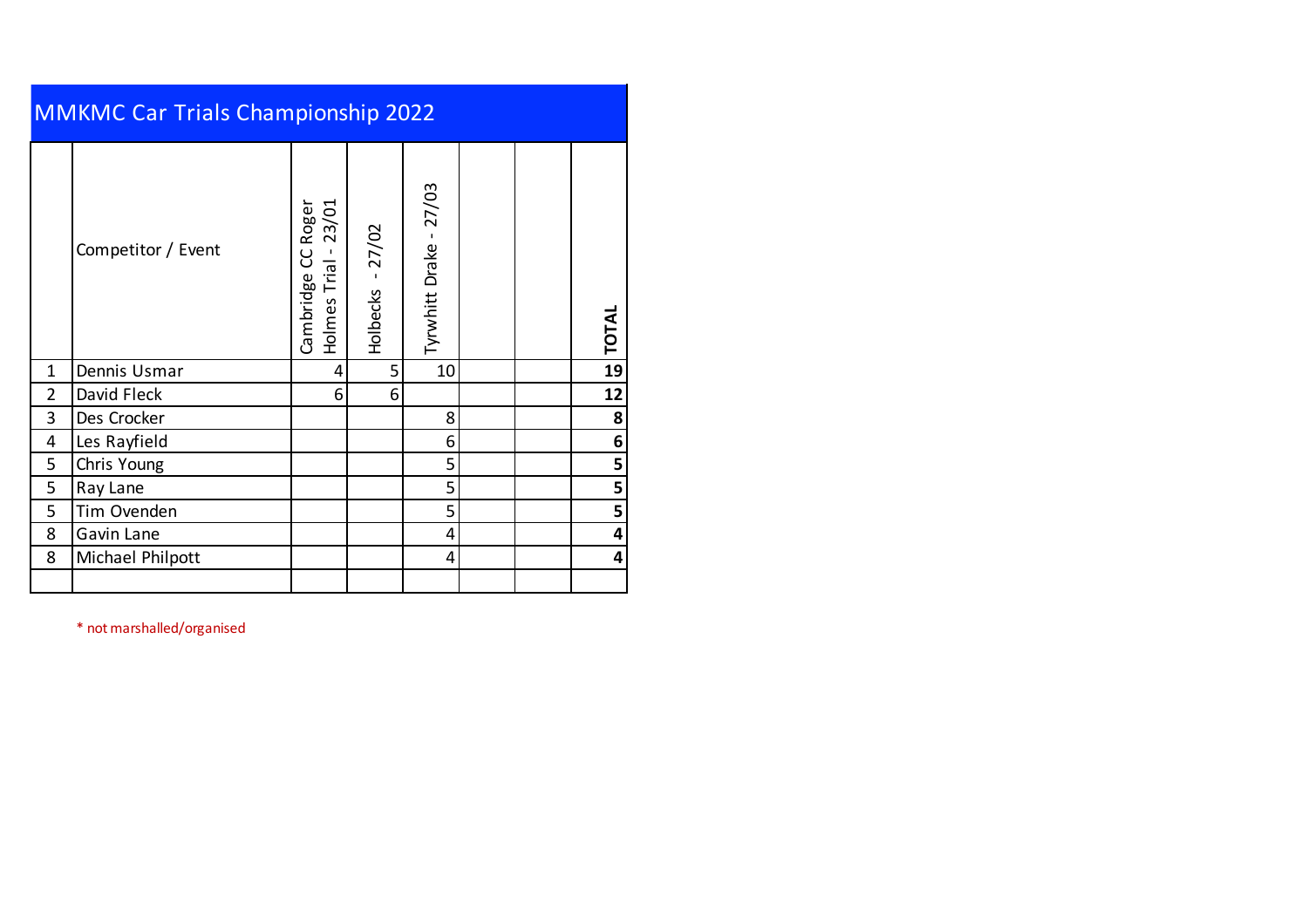|                | MMKMC Tarmac Autotest and AutoSolo Championship 2022 |                                             |                                            |                                      |                                            |                         |                                      |                                     |                         |
|----------------|------------------------------------------------------|---------------------------------------------|--------------------------------------------|--------------------------------------|--------------------------------------------|-------------------------|--------------------------------------|-------------------------------------|-------------------------|
|                | Competitor / Event                                   | Winter Series - Briands Hatch Solo<br>27/02 | Hagley CC Jon Kackenzie Autotests<br>13/03 | Winter Series - Ashford Solo - 19/03 | Herefordshire CC Foxley Autotests<br>03/04 | FDMC April Solo - 10/04 | Winter Series - Ashford Solo - 23/04 | Staffordshire Knot Autotest - 24/04 | <b>TOTAL</b>            |
| $\mathbf{1}$   | <b>Toby Cook</b>                                     |                                             | 12                                         |                                      | 12                                         |                         |                                      | 10                                  | 34                      |
| $\overline{2}$ | <b>Brian Sharpe</b>                                  | 10                                          |                                            | 10                                   |                                            |                         | 10                                   |                                     | 30                      |
| $\overline{3}$ | Alan Scott                                           | 6                                           |                                            | 6                                    |                                            |                         | 6                                    |                                     | 18                      |
| $\overline{3}$ | <b>Lloyd Covey</b>                                   | 6                                           |                                            | $\overline{6}$                       |                                            |                         | 6                                    |                                     | 18                      |
| 5              | Ian Mepham                                           |                                             |                                            | 15                                   |                                            |                         |                                      |                                     | 15                      |
| 6              | Des Crocker                                          | 5                                           |                                            | 5                                    |                                            |                         | 4                                    |                                     | 14                      |
| $\overline{7}$ | Chris Smith                                          |                                             |                                            |                                      |                                            |                         | 12                                   |                                     | $12$                    |
| 8              | Josh Smith                                           |                                             |                                            |                                      |                                            |                         | 10                                   |                                     | 10                      |
| $\overline{8}$ | <b>Ryan Gilley</b>                                   | 4                                           |                                            |                                      |                                            |                         | 6                                    |                                     | 10                      |
| 10             | Katie Smith                                          |                                             |                                            |                                      |                                            |                         | 8                                    |                                     | $\infty$ $\infty$       |
| 10             | Richard Olsen                                        |                                             |                                            |                                      |                                            | 8                       |                                      |                                     |                         |
| $10\,$         | <b>Toby Groves</b>                                   |                                             |                                            | 8                                    |                                            |                         |                                      |                                     | $\frac{8}{1}$           |
| 13             | <b>Ricky Sinclair</b>                                | 1                                           |                                            | 6                                    |                                            |                         |                                      |                                     |                         |
| 13             | Si Kellow                                            | 3                                           |                                            |                                      |                                            |                         | 4                                    |                                     | $\overline{\mathbf{z}}$ |
| 15             | Anthony Newton                                       |                                             |                                            |                                      |                                            |                         | 6                                    |                                     | $\overline{\mathbf{6}}$ |
| 16             | Jamie Upchurch                                       |                                             |                                            | 5                                    |                                            |                         |                                      |                                     | $\overline{\mathbf{5}}$ |
| 17             | <b>Ben Sinclair</b>                                  | $\mathbf{1}$                                |                                            | $\overline{3}$                       |                                            |                         |                                      |                                     | $\overline{\mathbf{4}}$ |
| 17             | Drew Kellow                                          | $\mathbf{1}$                                |                                            |                                      |                                            |                         | 3                                    |                                     | 4                       |
| 17             | Emma Olsen                                           |                                             |                                            |                                      |                                            | $\overline{4}$          |                                      |                                     | 4                       |
| 17             | Tom Grant                                            |                                             |                                            | 3                                    |                                            |                         | $\mathbf{1}$                         |                                     | 4                       |
| 21             | <b>Brian Grant</b>                                   |                                             |                                            | $\mathbf{1}$                         |                                            |                         | $\mathbf 1$                          |                                     | $\overline{\mathbf{c}}$ |
| 22             | Andrea Sterry                                        | $\mathbf{1}$                                |                                            |                                      |                                            |                         |                                      |                                     | $\overline{\mathbf{1}}$ |
| 22             | <b>Ryan Howatson</b>                                 | $\mathbf{1}$                                |                                            |                                      |                                            |                         |                                      |                                     | $\overline{\mathbf{1}}$ |

\* not marshalled/organised

Junior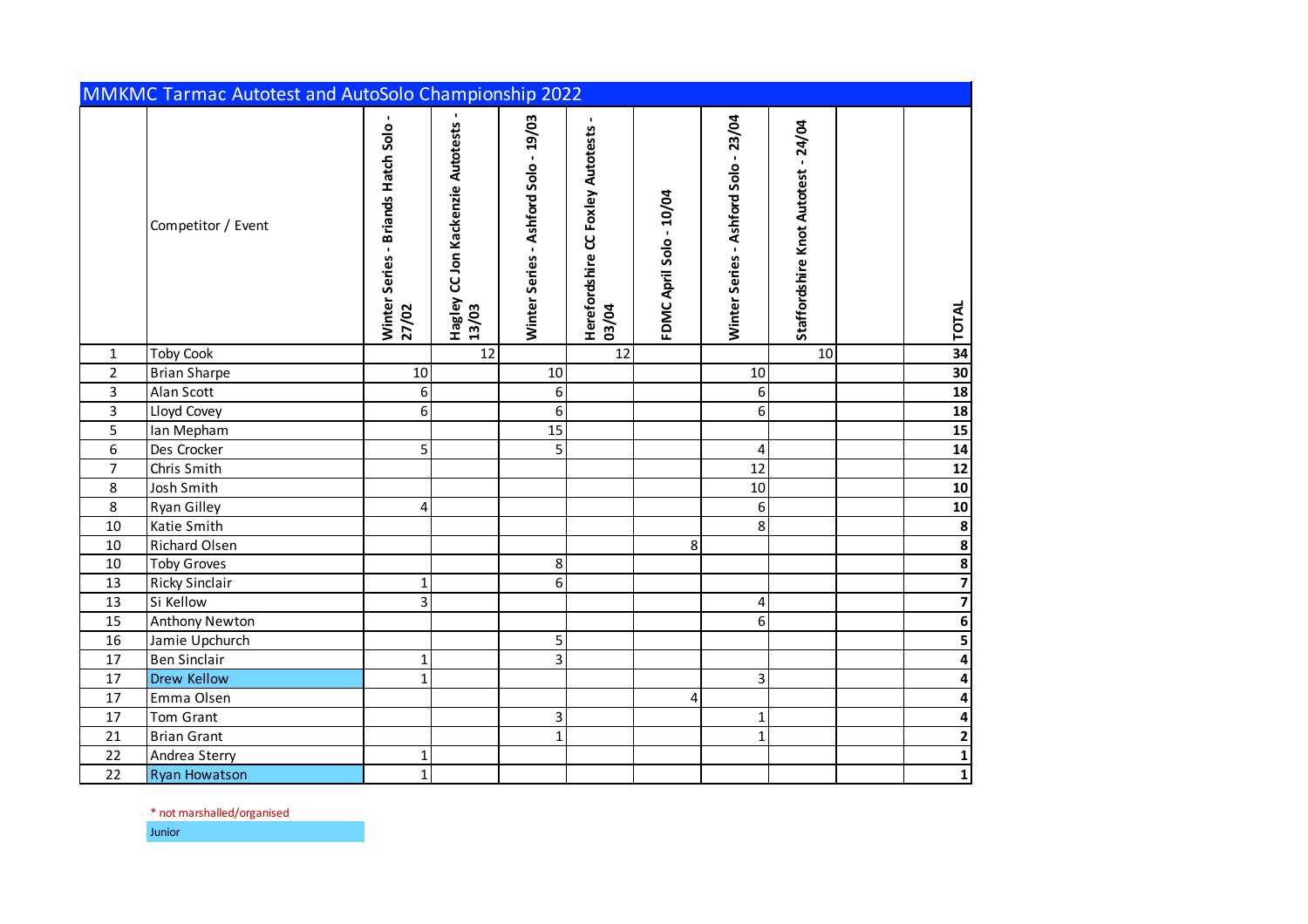|                | <b>MMKMC Grass Autotest Championship 2022</b> |                     |  |  |  |  |                                                       |  |                     |  |  |  |  |  |  |                               |                                              |
|----------------|-----------------------------------------------|---------------------|--|--|--|--|-------------------------------------------------------|--|---------------------|--|--|--|--|--|--|-------------------------------|----------------------------------------------|
|                |                                               | <b>MMKMC Events</b> |  |  |  |  |                                                       |  | Other Clubs' Events |  |  |  |  |  |  |                               |                                              |
|                | Competitor / Event                            |                     |  |  |  |  | Brands Evening<br>est - 28/04<br>SDMC Bra<br>Autotest |  |                     |  |  |  |  |  |  | TOTAL<br><b>DRIVER</b><br>anp | <b>GRASS AUTOTEST<br/>CHAMPIONSHIP TOTAL</b> |
|                | <b>Brian Sharpe</b>                           |                     |  |  |  |  | 12                                                    |  |                     |  |  |  |  |  |  | 12                            | $\mathbf 0$                                  |
|                | 2 Lloyd Covey                                 |                     |  |  |  |  | 8                                                     |  |                     |  |  |  |  |  |  | 8                             | $\mathbf 0$                                  |
| 3              | Alan Scott                                    |                     |  |  |  |  |                                                       |  |                     |  |  |  |  |  |  | 5                             | $\mathbf 0$                                  |
| 4              | <b>Ricky Sinclair</b>                         |                     |  |  |  |  | 8                                                     |  |                     |  |  |  |  |  |  | 8                             | $\mathbf{0}$                                 |
|                | 5 Ben Sinclair                                |                     |  |  |  |  |                                                       |  |                     |  |  |  |  |  |  | 5                             | $\mathbf{0}$                                 |
| 6              |                                               |                     |  |  |  |  |                                                       |  |                     |  |  |  |  |  |  | 0                             | $\mathbf 0$                                  |
| $\overline{ }$ |                                               |                     |  |  |  |  |                                                       |  |                     |  |  |  |  |  |  | $\mathbf{0}$                  | $\mathbf{0}$                                 |
| $\bf 8$        |                                               |                     |  |  |  |  |                                                       |  |                     |  |  |  |  |  |  | 0                             | $\mathbf{0}$                                 |
| 9              |                                               |                     |  |  |  |  |                                                       |  |                     |  |  |  |  |  |  | 0                             | $\mathbf{0}$                                 |
| 10             |                                               |                     |  |  |  |  |                                                       |  |                     |  |  |  |  |  |  | $\mathbf{0}$                  | $\bullet$                                    |

## **Clerk of Course**

\* not marshalled/organised

Junior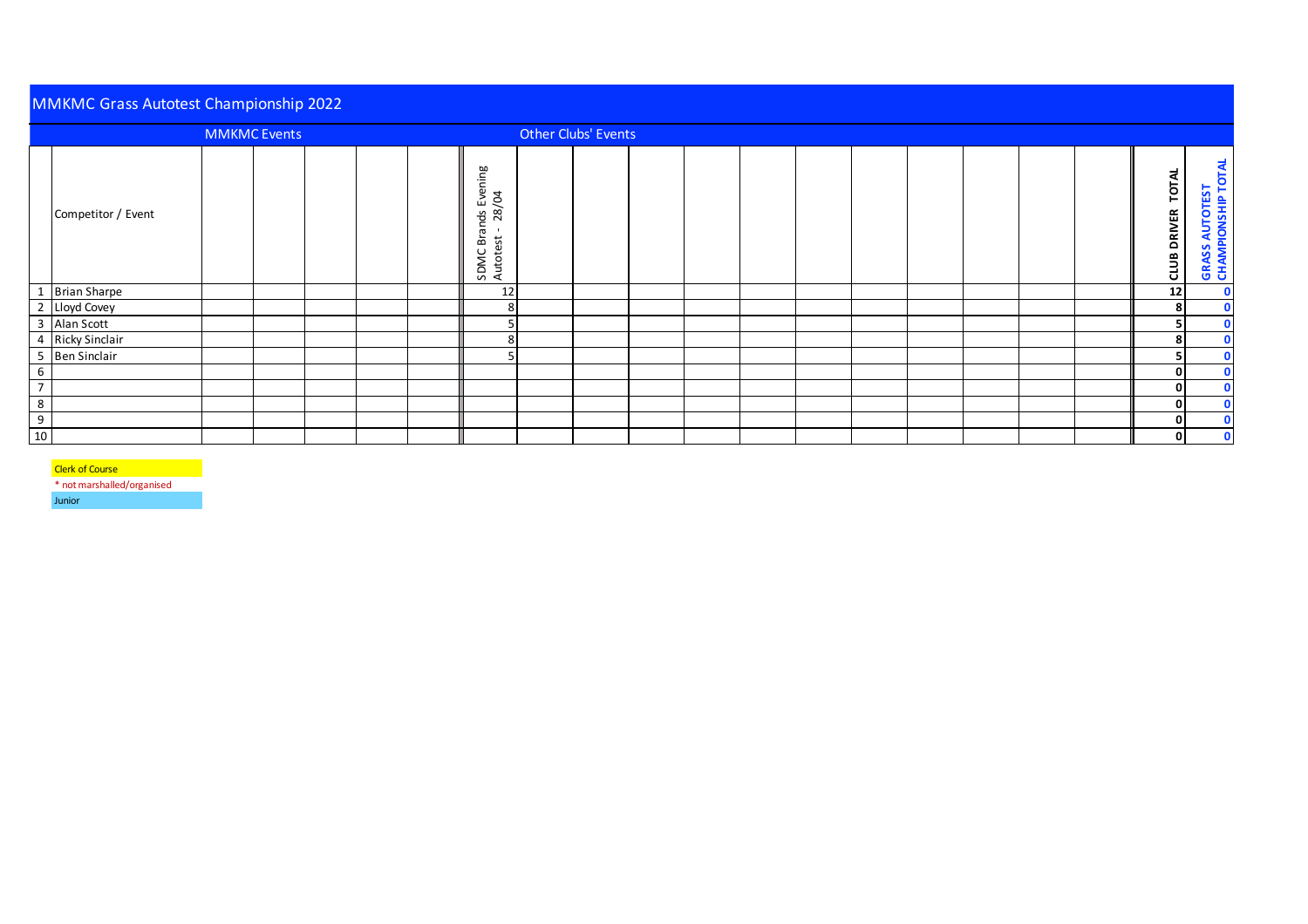|   | MMKMC Rally (Road/Targa/Special Stage) Driver Championship 2022 |                           |  |  |              |  |  |  |  |  |  |
|---|-----------------------------------------------------------------|---------------------------|--|--|--------------|--|--|--|--|--|--|
|   | Competitor / Event                                              | $Car - 21/01$<br>Weald 12 |  |  | <b>TOTAL</b> |  |  |  |  |  |  |
| 1 | Andrea Sterry                                                   | 3                         |  |  | 3            |  |  |  |  |  |  |
| 2 |                                                                 |                           |  |  |              |  |  |  |  |  |  |
| 3 |                                                                 |                           |  |  |              |  |  |  |  |  |  |
| 4 |                                                                 |                           |  |  | 0            |  |  |  |  |  |  |
| 5 |                                                                 |                           |  |  | 0            |  |  |  |  |  |  |
| 6 |                                                                 |                           |  |  | 0            |  |  |  |  |  |  |
| 7 |                                                                 |                           |  |  | 0            |  |  |  |  |  |  |
|   |                                                                 |                           |  |  |              |  |  |  |  |  |  |

|   | <b>MMKMC Rally (Road/Targa/Special Stage) Navigator Championship 2022</b> |                           |  |  |              |  |  |  |  |  |
|---|---------------------------------------------------------------------------|---------------------------|--|--|--------------|--|--|--|--|--|
|   | Competitor / Event                                                        | $Car - 21/01$<br>Weald 12 |  |  | <b>TOTAL</b> |  |  |  |  |  |
| 1 | Si Kellow                                                                 | 3                         |  |  |              |  |  |  |  |  |
| 2 |                                                                           |                           |  |  |              |  |  |  |  |  |
| 3 |                                                                           |                           |  |  |              |  |  |  |  |  |
| 3 |                                                                           |                           |  |  |              |  |  |  |  |  |
| 5 |                                                                           |                           |  |  |              |  |  |  |  |  |
| 5 |                                                                           |                           |  |  |              |  |  |  |  |  |
|   |                                                                           |                           |  |  |              |  |  |  |  |  |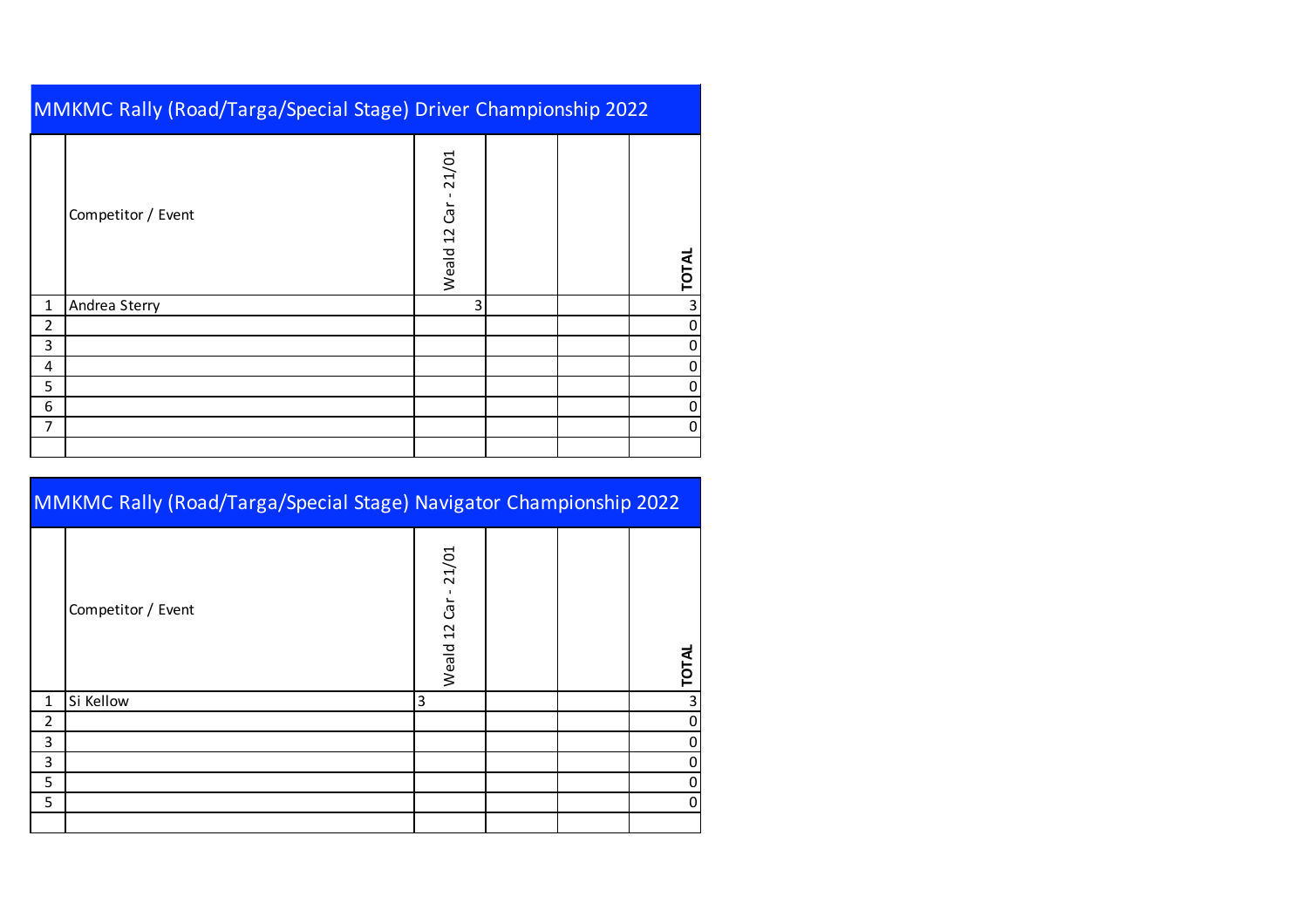| <b>MMKMC Race/Sprint/Hillclimb Championship 2022</b> |  |  |              |
|------------------------------------------------------|--|--|--------------|
| Competitor / Event                                   |  |  | <b>TOTAL</b> |
|                                                      |  |  |              |

\* not marshalled/organised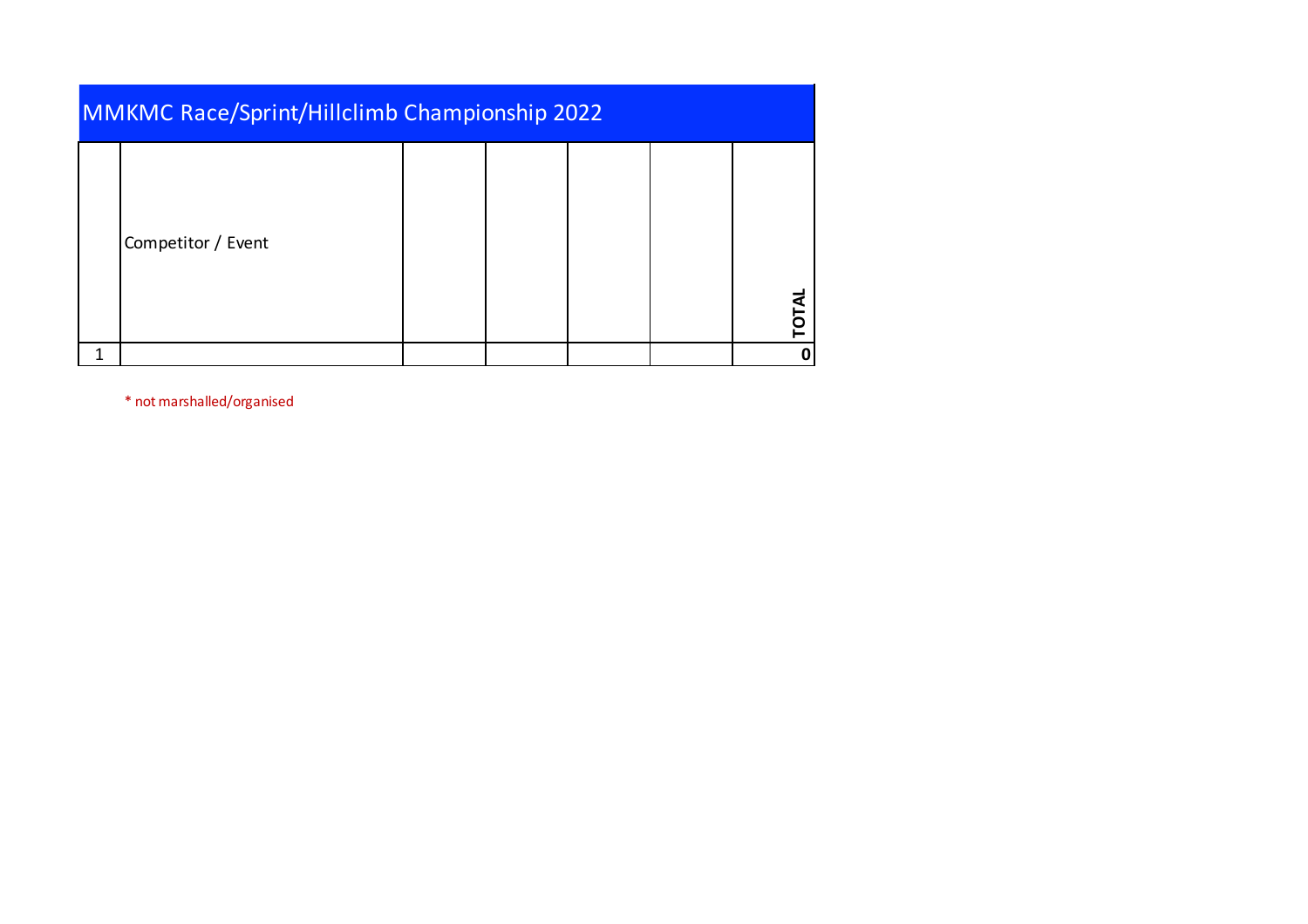| <b>MMKMC Event Official of the Year 2022</b> |                       |                      |                                                               |                                   |  |  |  |              |  |  |  |
|----------------------------------------------|-----------------------|----------------------|---------------------------------------------------------------|-----------------------------------|--|--|--|--------------|--|--|--|
|                                              | Competitor / Event    | Weald 12 Car - 21/01 | Ashford<br>$\mathbf{L}$<br>Winter Series<br>19/03<br>$Solo -$ | Tyrwhitt Drake Car Trial<br>27/03 |  |  |  | <b>TOTAL</b> |  |  |  |
| 1 <sup>1</sup>                               | <b>Bruce Jenkins</b>  | 10                   | 10                                                            | 10                                |  |  |  | 30           |  |  |  |
| $\overline{2}$                               | James Muir            | 10                   | 10                                                            |                                   |  |  |  | 20           |  |  |  |
| $\overline{2}$                               | Liz Jordan            | 10                   | 10                                                            |                                   |  |  |  | 20           |  |  |  |
| $\overline{2}$                               | <b>Tim Mewett</b>     | 10                   | 10                                                            |                                   |  |  |  | 20           |  |  |  |
| 5                                            | Andy Jenner           |                      | 10                                                            |                                   |  |  |  | 10           |  |  |  |
|                                              | 5 Brian Sharpe        |                      |                                                               | 10                                |  |  |  | 10           |  |  |  |
| 5 <sub>l</sub>                               | Janet Barlow          | 10                   |                                                               |                                   |  |  |  | 10           |  |  |  |
| 5 <sup>1</sup>                               | Lyle Cathcart         |                      |                                                               | 10                                |  |  |  | 10           |  |  |  |
| 5 <sup>1</sup>                               | <b>Stanley Graham</b> | 10                   |                                                               |                                   |  |  |  | 10           |  |  |  |
| 5 <sub>l</sub>                               | <b>Steve Groves</b>   | 10                   |                                                               |                                   |  |  |  | 10           |  |  |  |
|                                              | 5 Toby Groves         | 10                   |                                                               |                                   |  |  |  | 10           |  |  |  |
| 5                                            | Tom Thompson          |                      |                                                               | 10                                |  |  |  | 10           |  |  |  |